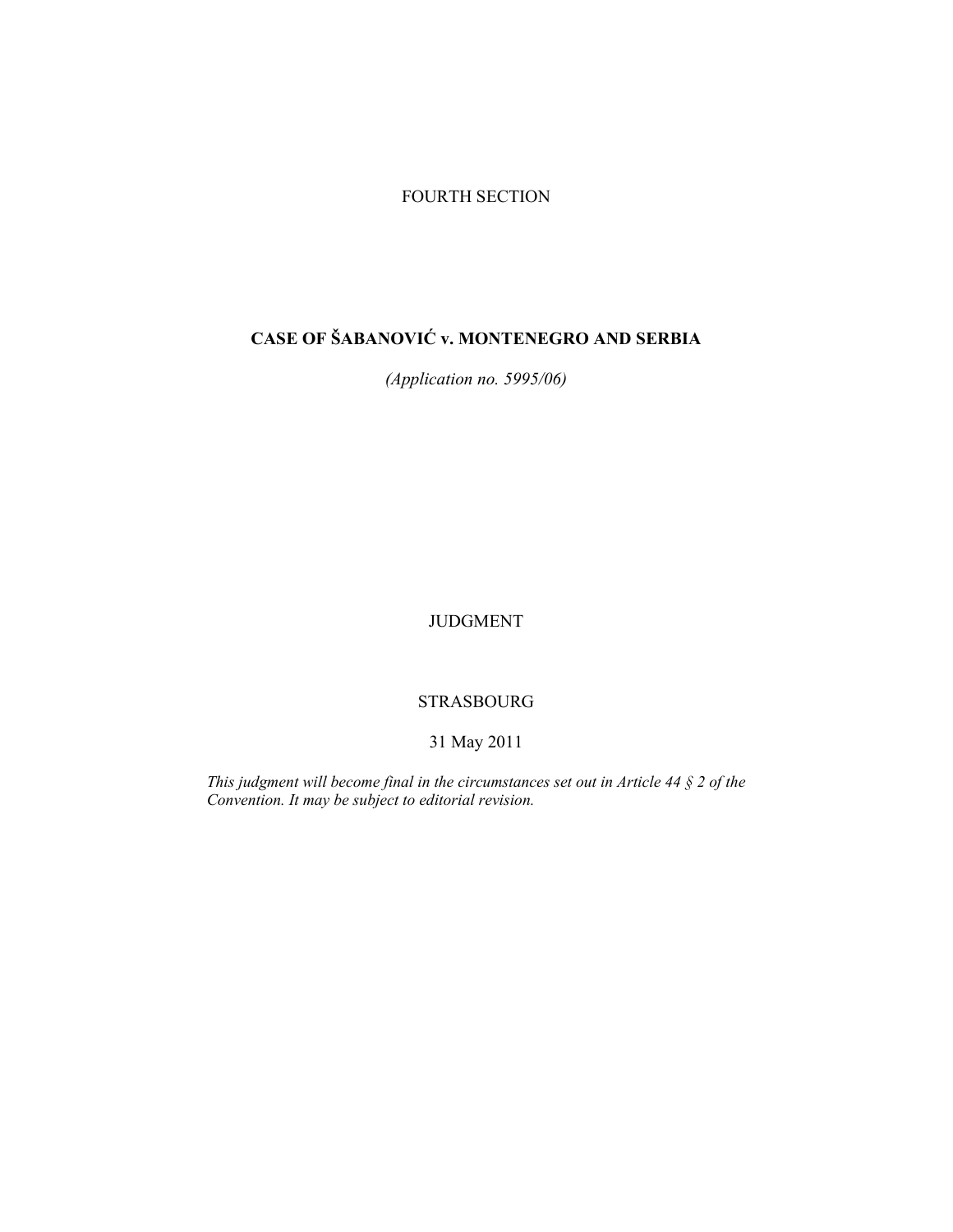**In the case of Š**abanović v. Montenegro and Serbia**,** 

The European Court of Human Rights (Fourth Section), sitting as a Chamber composed of:

 Nicolas Bratza, *President,*  Lech Garlicki, Ljiljana Mijović, Päivi Hirvelä, Ledi Bianku, Zdravka Kalaydjieva, Nebojša Vučinić, *judges,* and Lawrence Early, *Section Registrar,* Having deliberated in private on 10 May 2011,

Delivers the following judgment, which was adopted on that date:

# PROCEDURE

1. The case originated in an application (no. 5995/06) against Montenegro and Serbia lodged with the Court under Article 34 of the Convention for the Protection of Human Rights and Fundamental Freedoms ("the Convention") by a Montenegrin national, Mr Zoran Šabanović ("the applicant"), on 19 January 2006.

2. The applicant was represented by Mr J. Pejović, a lawyer practising in Herceg Novi. The Montenegrin Government ("the Government") were represented by their Agent, Mr Z. Pažin.

3. The applicant complained under Article 10 of the Convention of a breach of his right to freedom of expression stemming from his criminal conviction.

4. On 19 April 2010 the President of the Fourth Section decided to give notice of the application to the Government. It was also decided to rule on the admissibility and merits of the application at the same time (Article 29  $\S$  1).

## THE FACTS

#### I. THE CIRCUMSTANCES OF THE CASE

- 5. The applicant was born in 1954 and lives in Herceg Novi.
- 6. The facts of the case, as submitted by the parties, may be summarised as follows.

### **1. The newspaper article and the subsequent press conference**

7. On 6 February 2003 a Montenegrin daily newspaper published an article about the quality of the water in the Herceg-Novi area, entitled "Taps full of bacteria" (*Slavine pune bakterija*). The article stated that all of the current water sources contained various bacteria. These assertions were based on a report produced by the Institute for Health (*Institut za zdravlje Crne Gore*), which had been requested by the Chief State Water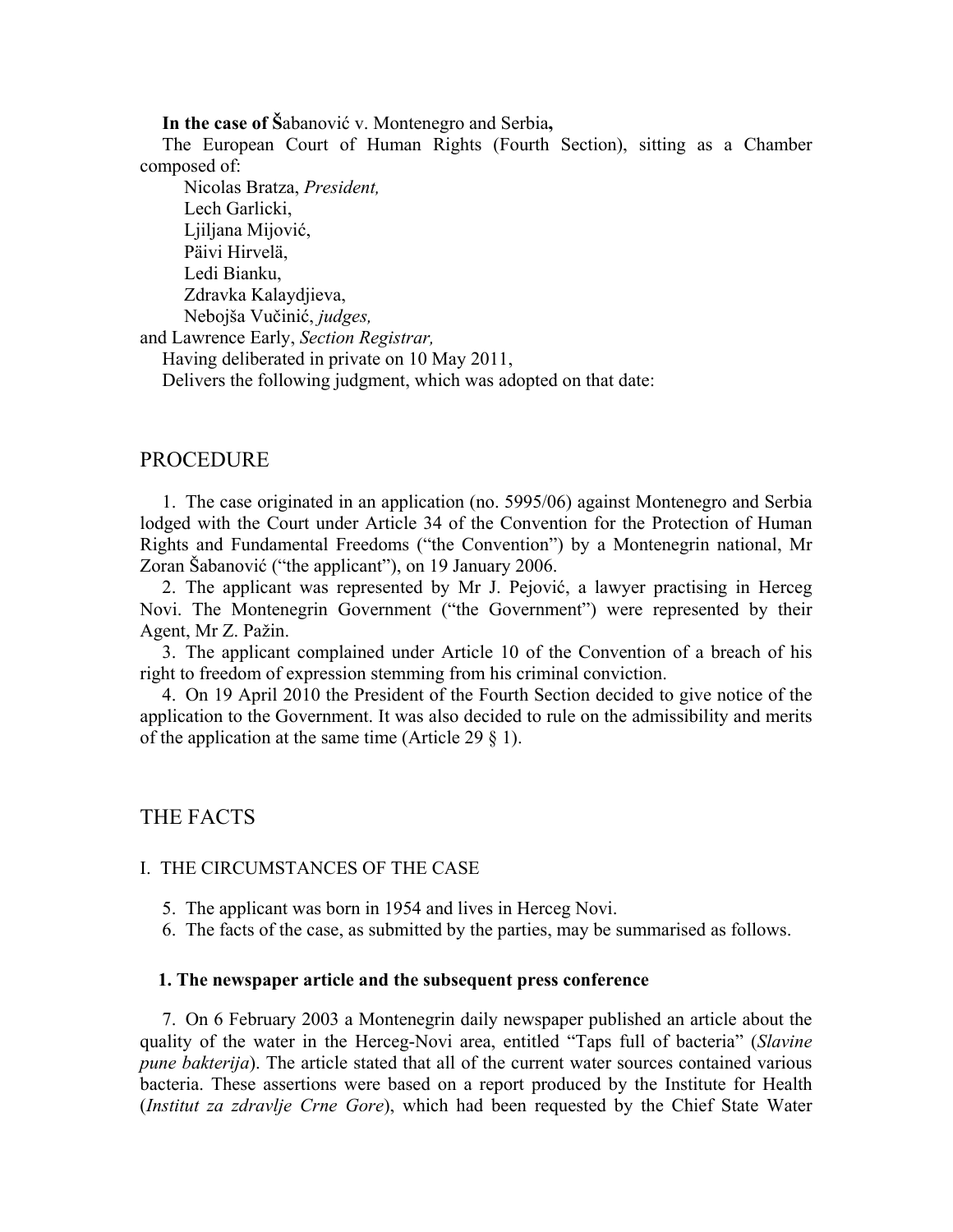Inspector (*Glavni republički vodoprivredni inspektor*, hereinafter "the Chief Inspector"), apparently with a view to exploring the possibility of connecting additional sources to the water-supply grid. The same article also included a statement by the applicant, at that time the Director of a public corporation called "The Water Supply and Sewage Systems" (*JP Vodovod i Kanalizacija*, hereinafter "the Water Supply Company") and a member of the Socialist People's Party  $(SNP)^1$ , that he was not familiar with the analysis at issue, but that the water was regularly tested and always filtered before being pumped into the system.

8. On the same day the applicant held a press conference in response to the abovementioned article. The applicant stated that, firstly, all tap water was filtered before being pumped into the water-supply system and was thus safe for use by the public. Secondly, the Chief Inspector had been promoting the interests of the two private companies which had already been granted licences to develop additional water sources and, lastly, the Chief Inspector had been directed to do so by the Democratic Party of Socialists  $(DPS)^2$ and the companies in question had themselves obtained their licences unlawfully. The statement was published in several daily newspapers.

## **2. The criminal proceedings**

9. On 7 April 2003 the Chief Inspector lodged a private criminal action (*privatna krivična tužba*) against the applicant for defamation (*kleveta*), claiming that the latter's statements were untrue and, therefore, harmful to his honour and reputation.

10. On 4 September 2003 the Court of First Instance (*Osnovni sud*) in Podgorica held the main hearing, during which the applicant said that his statement was not defamatory, but that "it was a value judgment, which he could prove". He stated that he had been informed about the results of the water analysis three days after the press conference, and the analysis clearly stated that the water from the water-supply system was of the necessary quality and was not a danger to health. He explained that there were obviously two reports, one concerning the water sources and one concerning the filtered water. He did not dispute the right of the Chief Inspector to ask for a water analysis, as it was his duty to do so, but the applicant did not think that the analysis of unfiltered water should have been published, but rather the analysis of the filtered water. Finally, he proposed that the court should read the article "Taps full of bacteria" to understand the context in which the impugned statement had been made, and that it should obtain the files concerning other proceedings ongoing at the time between the Water Supply Company and the two private companies in question.

11. At the same hearing the court also heard the Chief Inspector. He stated that he had always worked professionally and that he did not work under anybody's orders, he himself having filed a criminal complaint against one of the two companies. He stated that he had ordered the analysis at issue after consulting his Minister, who had "supported" him ("*koji [me] je podržao u tome"*). He emphasised that the title of the newspaper article had had nothing to do with him, as newspapers wrote what they deemed appropriate ("*novine pišu [...] po sopstvenom nahođenju*"), although they were contacting him to obtain data. However, he was not interested in what the newspapers

 $\overline{a}$ 

<sup>&</sup>lt;sup>1</sup> The SNP was an opposition party at the State level.

<sup>&</sup>lt;sup>2</sup> The DPS was the major partner in the ruling coalition Government at the State level.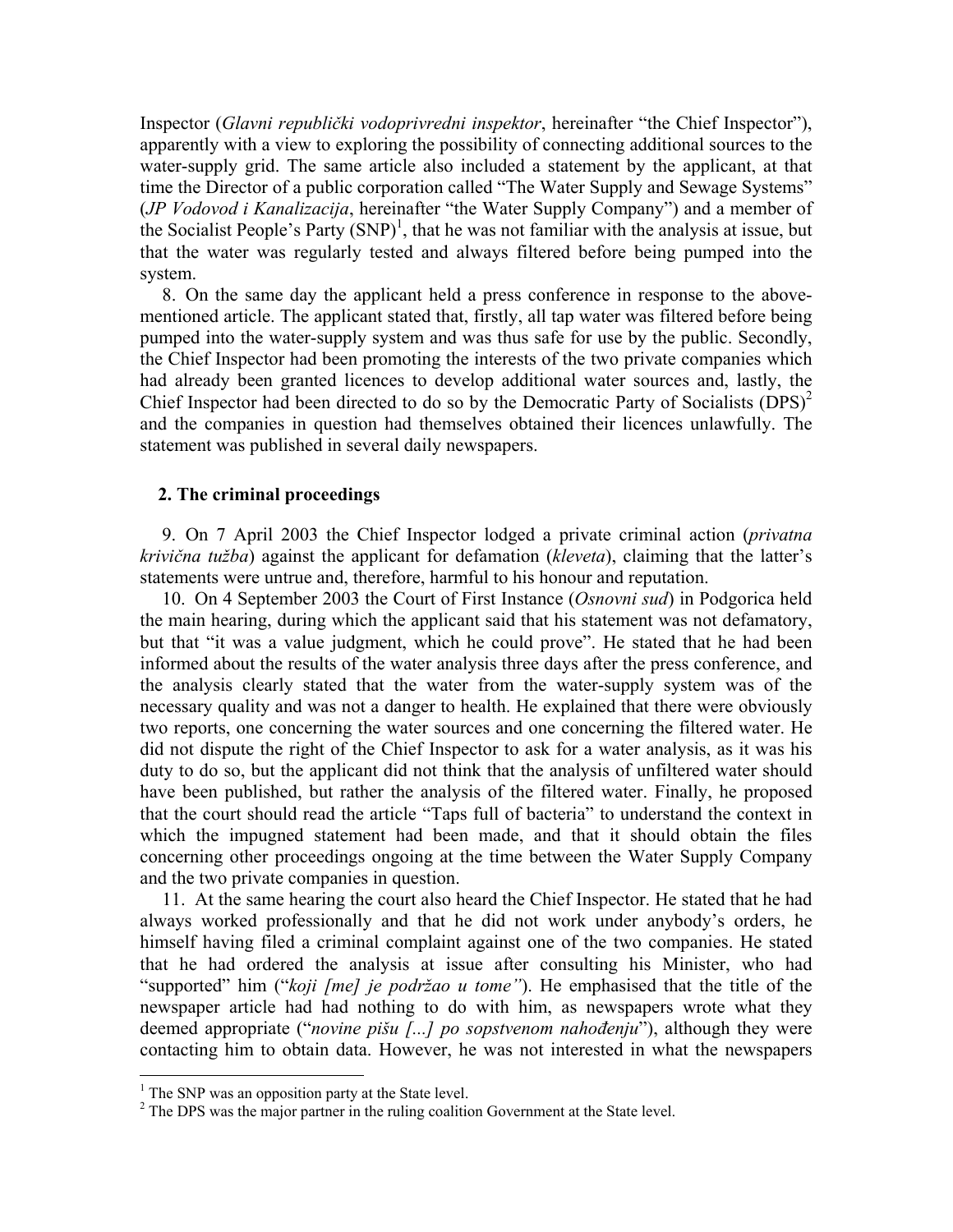had written on this particular issue or why they had not published the analysis of the filtered water ("*nije me interesovalo zašto nijesu objavljivali o analizi tretirane vode*..."), his main concern being to prove that a particular water source was of adequate quality and that it could be used.

12. On the same day the court found the applicant guilty and sentenced him to three months' imprisonment. This sentence, however, was suspended and was not to be enforced unless the applicant committed another crime within a period of two years.

13. In the operative part of the judgment only the following statement was found to amount to defamation, that is, to be "untrue" and "harmful to the honour and reputation of the private prosecutor":

"The Inspector [...] works in the interest and at the request of [the two companies], as directed by the DPS".

14. In its reasoning the court stated that the statement made by the applicant was not supported by facts and rejected the applicant's defence that it was merely a value judgment. In the court's view the applicant had been aware that he might harm the honour and reputation of the private prosecutor and thus had had a defamatory intention (*klevetnička namjera*). The court refused to read the newspaper article or to request the files of the proceedings referred to by the applicant as that would only have delayed the proceedings and, in any event, neither was relevant for the proceedings at issue.

15. On an unspecified date thereafter the applicant lodged an appeal. He stated that, firstly, the Chief Inspector had sought the said analysis in order to examine the possibility of connecting water sources administered by the two private companies to the watersupply grid. Secondly, there were two water analyses, before and after it had been filtered, but the Chief Inspector had provided the newspapers only with the analysis of the unfiltered water. Thirdly, the Chief Inspector himself had not responded to the misleading title of the article stating that the taps were full of bacteria, because he was "not interested" in it. Fourthly, the court had refused to read the newspaper article, without which it was impossible to conclude that his intention had been to defame the private prosecutor. Finally, he did not think it was defamatory to say that a "government official worked as directed by the ruling party", or that his response to such an article could be considered to amount to defamation of the private prosecutor.

16. On 1 November 2005 the judgment of 4 September 2003 was upheld by the High Court (*Viši sud*) in Podgorica, which fully endorsed the reasons given by the Court of First Instance. No effective appeal lay against this judgment to the Court of Serbia and Montenegro (see paragraphs 17-18 and 29 below).

### II. RELEVANT DOMESTIC LAW

# **A. Constitutional Charter of the State Union of Serbia and Montenegro (Ustavna povelja državne zajednice Srbija i Crna Gora, published in the Official Gazette of Serbia and Montenegro no. 1/03)**

17. Article 9 § 1 of the Constitutional Charter provided that both member States shall regulate, safeguard and protect human rights in its territory.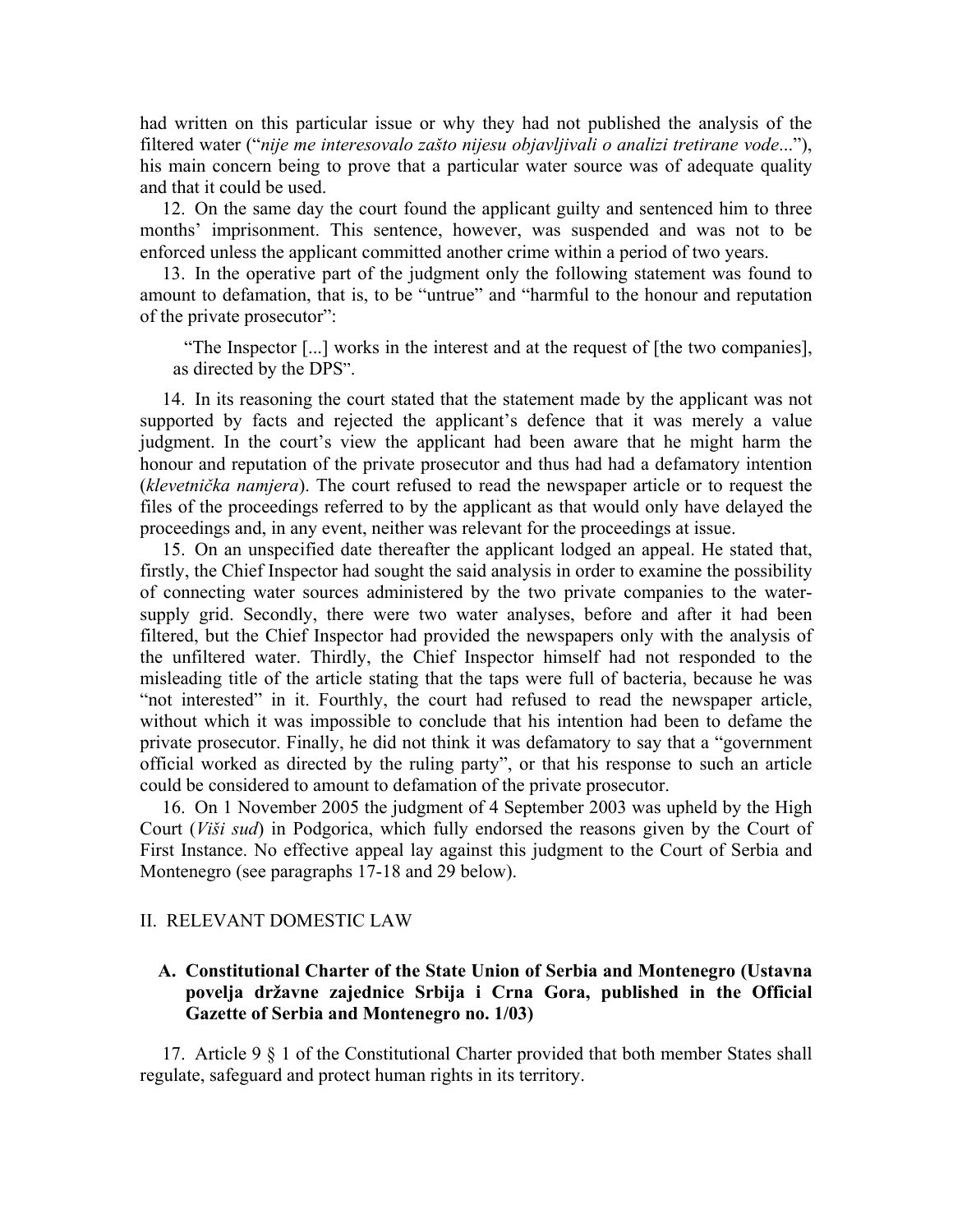18. The relevant part of Article 46 provided that the Court of Serbia and Montenegro shall examine complaints lodged by citizens in cases where an institution of Serbia and Montenegro has infringed their rights and freedoms as guaranteed by the Constitutional Charter, if no other legal redress has been provided.

# **B. Constitution of the Republic of Montenegro (Ustav Republike Crne Gore; published in the Official Gazette of the Republic of Montenegro – OG RM – no. 48/92)**

19. Section 34 § 2 provided for the freedom to publicly express one's opinion.

20. Section 35 § 2 stipulated that citizens have the right to express and publish their opinions via the mass media.

# **C. Criminal Code of the Republic of Montenegro (Krivični zakon Republike Crne Gore; published in OG RM nos. 42/93, 14/94, 27/94, 30/02, 56/03)**

21. The relevant provisions of this Act read as follows:

## **Section 76 §§ 1, 2 and 4**

"Whoever, in relation to another, asserts or disseminates a falsehood which can damage his honour and reputation shall be fined or punished by imprisonment not exceeding six months.

Whoever commits one of the acts described in [the above] paragraph ... through the press, via radio or television ... [, in another manner through the mass media,] ... or at a public meeting shall be punished by imprisonment not exceeding one year.

If the defendant proves his claims to be true or if he proves that he had reasonable grounds to believe in the veracity of the claims which he made or disseminated, he shall not be punished for defamation, but may be punished for the offence of insult  $\cdot$ ..."

# **Section 80 § 1**

"The defendant shall not be punished for insulting another person if he does so in ... a serious critique, in the performance of his official duties, [...] in defence of a right or of a justified interest, or if from the manner of his expression it transpires that there was no intent to disparage."

# **D. General Criminal Code (Osnovni krivični zakon; published in Official Gazette of the Socialist Federal Republic of Yugoslavia nos. 44/76, 36/77, 34/84, 37/84, 74/87, 57/89, 3/90, 38/90, 45/90, 54/90, and the Official Gazette of the Federal Republic of Yugoslavia nos. 35/92, 37/93, 24/94)**

22. The relevant provisions of this Act read as follows: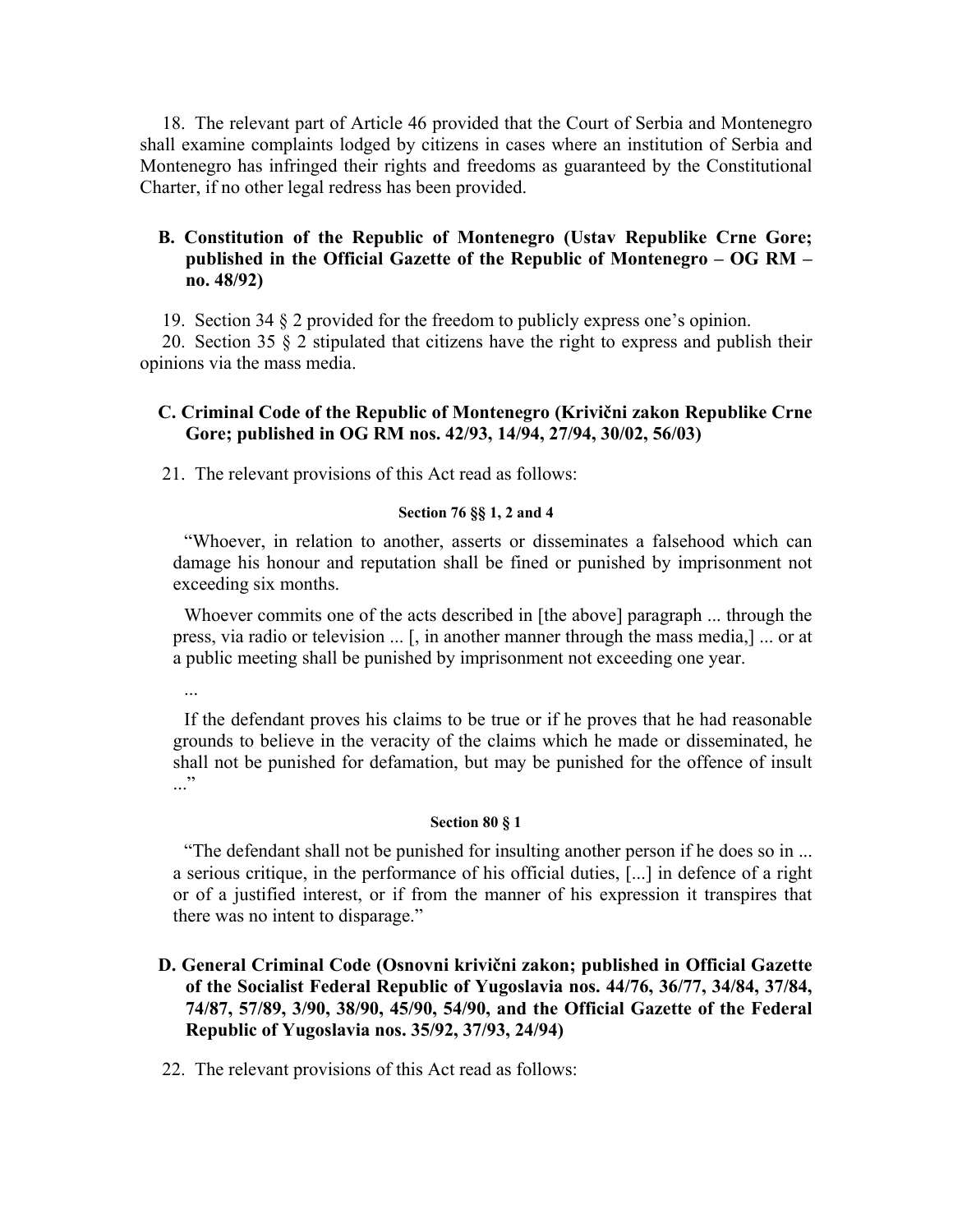#### **Section 51**

"... [T]he purpose of a suspended sentence ... is that punishment ... for socially less dangerous acts should not be imposed ... when ... it can be expected that an admonition with a threat of punishment (suspended sentence) ... will ... [be sufficient to deter the offender] ... from committing any [other] criminal acts."

#### Section 52 § 1

"In handing down a suspended sentence, the court shall impose a punishment on a person who has committed a criminal act and at the same time order that this punishment shall not be enforced if the convicted person does not commit another criminal act for a [specified] period of time, which cannot be less than one or more than five years in all (period of suspension)."

#### **Section 53 § 4**

"In deciding whether or not to impose a suspended sentence, the court shall take into account the purpose of [this] sentence, the personality of the offender, his conduct prior to and following the commission of the criminal act, the degree of his criminal liability, as well as all the other circumstances under which the act was committed."

#### **Section 54 §§ 1 and 2**

"The court shall revoke the suspended sentence [and order its execution] if, during the period of suspension, the convicted person commits one or more [additional] criminal acts for which he is sentenced to imprisonment for a term of or exceeding two years.

If, during the period of suspension, the convicted person commits one or more [additional] criminal acts and is sentenced to imprisonment for a term not exceeding two years or to a fine, the court shall, upon consideration of all the circumstances ... including the similarity of the crimes committed ... decide whether or not to revoke the suspended sentence ... ".

#### III. INTERNATIONAL DOCUMENT REFERRED TO BY THE GOVERNMENT

23. The Government referred, *inter alia*, to the Convention on Access to Information, Public Participation in Decision-Making and Access to Justice in Environmental Matters (adopted by the UNECE – United Nations Economic Commission for Europe – on 25 June 1998).

24. Section 5  $\S$  1(c) of that convention provides that in the event of any imminent threat to human health or the environment, whether caused by human activities or due to natural causes, all information which could enable the public to take measures to prevent or mitigate harm arising from the threat and is held by a public authority is disseminated immediately and without delay to members of the public who may be affected.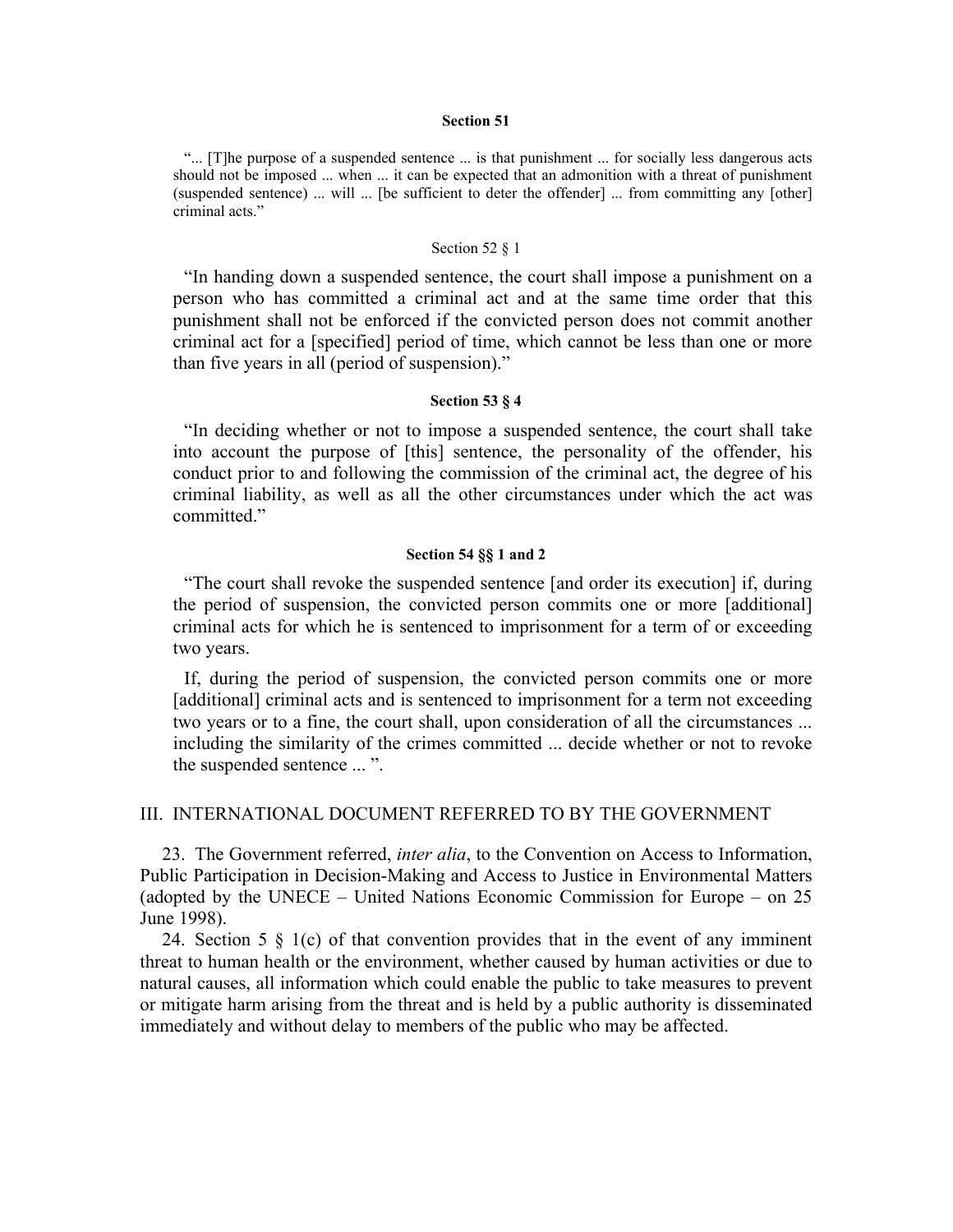# IV. OTHER RELEVANT DOCUMENTS

25. On 4 October 2007 the Parliamentary Assembly of the Council of Europe adopted Resolution 1577 (2007), *Towards decriminalisation of defamation*, in which it urged those member States which still provide for prison sentences for defamation, even if they are not actually imposed, to abolish them without delay.

# THE LAW

### I. ALLEGED VIOLATION OF ARTICLE 10 OF THE CONVENTION

26. The applicant complained under Article 10 of the Convention of a breach of his right to freedom of expression stemming from his criminal conviction. Article 10 reads as follows:

"1. Everyone has the right to freedom of expression. This right shall include freedom to hold opinions and to receive and impart information and ideas without interference by public authority and regardless of frontiers. ...

2. The exercise of these freedoms, since it carries with it duties and responsibilities, may be subject to such formalities, conditions, restrictions or penalties as are prescribed by law and are necessary in a democratic society ... for the protection of the reputation or rights of others ..."

## **A. Admissibility**

#### *1. Compatibility ratione personae*

27. The applicant complained against both Montenegro and Serbia.

28. The Court notes that both member States of the then State Union of Serbia and Montenegro were responsible for the protection of human rights in its territory (see paragraph 17 above). Given the fact that the entire criminal proceedings have been conducted solely within the competence of the Montenegrin courts, the Court finds the applicant's complaint in respect of Montenegro compatible *ratione personae* with the provisions of the Convention. For the same reason, however, his complaint in respect of Serbia is incompatible *ratione personae*, within the meaning of Article 35 § 3, and must be rejected pursuant to Article 35 § 4 of the Convention.

#### *2. Conclusion*

29. The Court has already held that an appeal to the Court of Serbia and Montenegro was an ineffective domestic remedy (see *Matijašević v. Serbia*, no. 23037/04, § 37, ECHR 2006-X). It notes that the Montenegrin Government did not raise any objection with regard to the admissibility of the application within the meaning of Article 35 § 1 of the Convention. The Court considers that the applicant's complaint in respect of Montenegro is not manifestly ill-founded within the meaning of Article 35 § 3 of the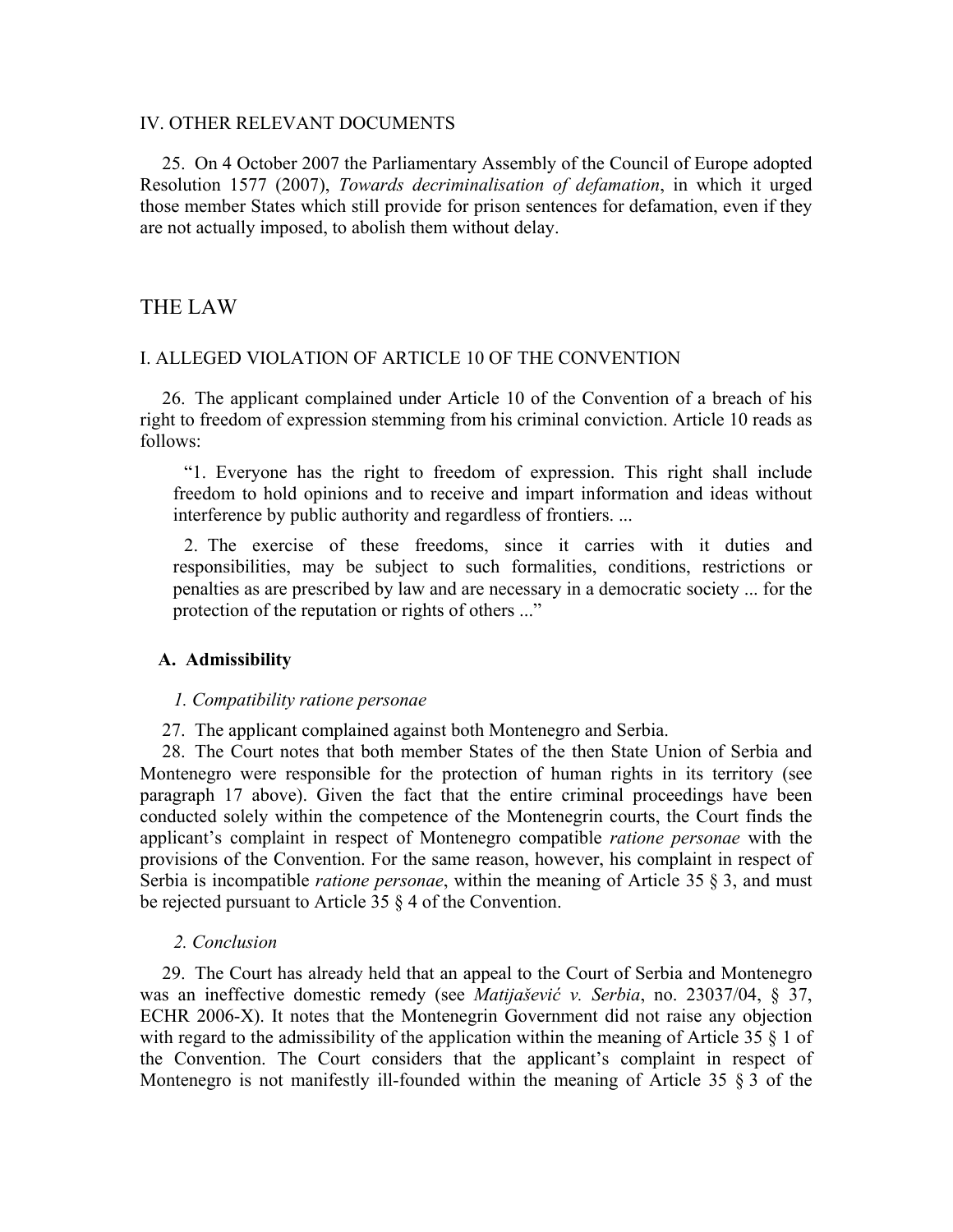Convention. It further notes that it is not inadmissible on any other grounds. It must therefore be declared admissible.

### **B. Merits**

#### *1. The parties' submissions*

30. The Government maintained that the applicant's claim was a statement of fact rather than a value judgment, since the applicant himself stated he could prove it, whereas value judgments were not susceptible to proof (see paragraph 10 above). Furthermore, even where a statement amounted to a value judgment, there must exist a sufficient factual basis to support it.

31. The Government reiterated that there had been no need for the applicant to respond to the article at a press conference since he had already responded in the article itself (see paragraph 7 above). The applicant had misused his freedom of expression by directing the public debate towards the Chief Inspector, aiming primarily to discredit him and present him as corrupt.

32. The Government further relied on various international documents, in particular the UNECE Convention on Access to Information, Public Participation in Decision-Making and Access to Justice in Environmental Matters, which provides, *inter alia*, that all information with regard to how harm arising from a possible imminent threat to human health may be prevented or mitigated must be disseminated without delay to the public which may be affected thereby (see paragraphs 23 and 24 above).

33. The Government reiterated that freedom of expression entailed the right to receive information, but that it was in the public interest that such information should be true, in particular when it related to a matter such as the quality of drinking water.

34. Lastly, the Government concluded that the restriction on freedom of expression in such a case was necessary in a democratic society, that the criminal sanction was proportionate to the legitimate aim pursued and that, therefore, there was no violation of Article 10 of the Convention.

35. The applicant made belated comments, which, on that account, were not admitted to the file.

#### *2. The Court's assessment*

36. As the Court has often observed, the freedom of expression enshrined in Article 10 constitutes one of the essential foundations of a democratic society. Subject to paragraph 2 of that Article, it is applicable not only to "information" or "ideas" that are favourably received or regarded as inoffensive, but also to those that offend, shock or disturb (see, among many other authorities, *Castells v. Spain*, 23 April 1992, § 42, Series A no. 236, and *Vogt v. Germany*, 26 September 1995, § 52, Series A no. 323).

37. The Court has also already upheld the right to impart, in good faith, information on matters of public interest even where the statements in question involved untrue and damaging statements about private individuals (see, *mutatis mutandis*, *Bladet Tromsø and Stensaas v. Norway* [GC], no. 21980/93, ECHR 1999-III) and has emphasised that it has to be taken into account whether the expressions at issue concern a person's private life or their behaviour and attitudes in the capacity of an official (see *Dalban v. Romania* [GC], no. 28114/95, § 50, ECHR 1999-VI). The Court recalls in this connection that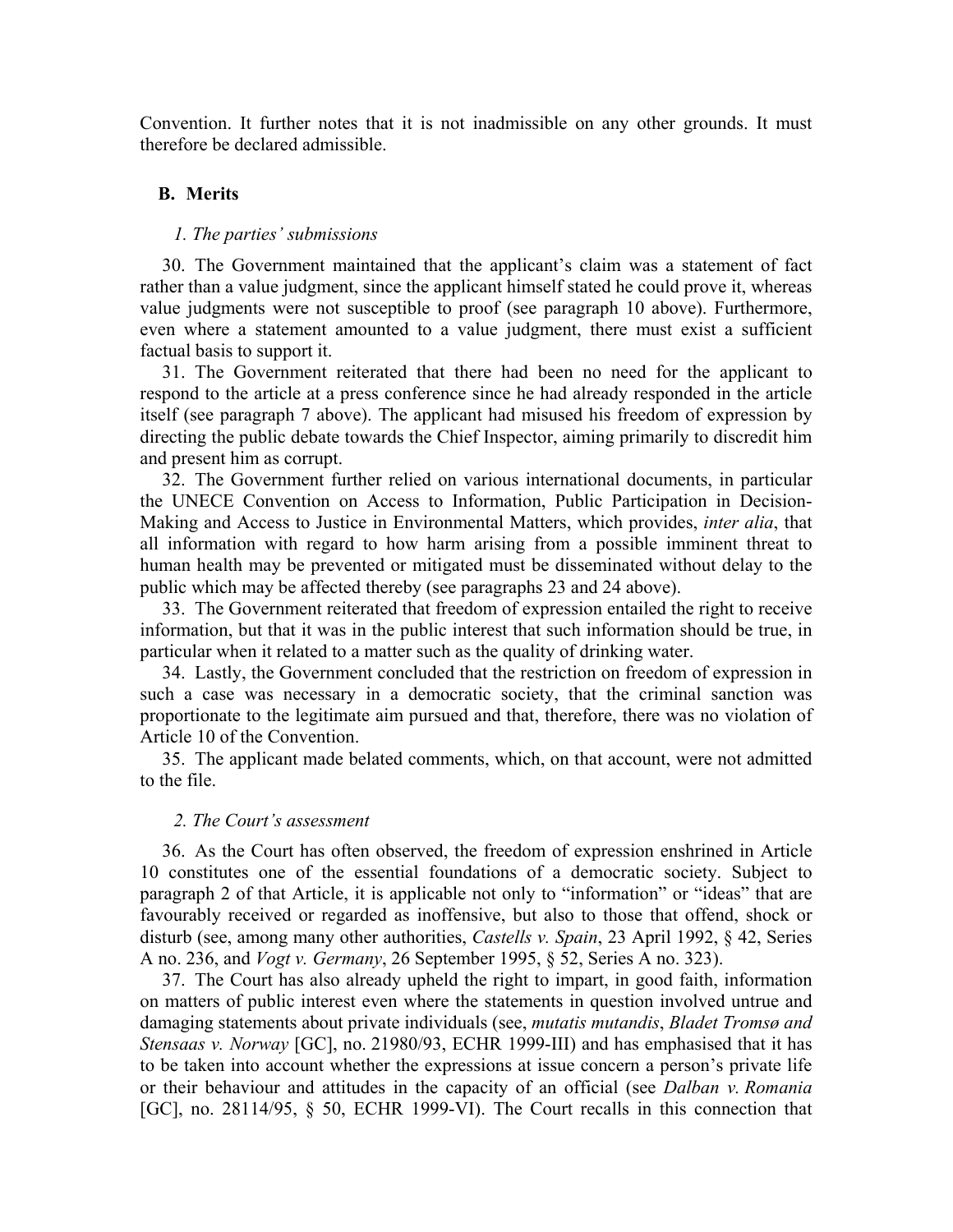senior civil servants acting in an official capacity are subject to wider limits of acceptable criticism than private individuals (see *Thoma v. Luxembourg*, no. 38432/97, § 47, ECHR 2001-III; *Pedersen and Baadsgaard v. Denmark* [GC], no. 49017/99, § 80, ECHR 2004-XI; *Mamère v. France*, no. 12697/03, § 27, ECHR 2006-XIII; and *Dyundin v. Russia*, no. 37406/03, § 26, 14 October 2008).

38. In its practice, the Court has distinguished between statements of fact and value judgments. While the existence of facts can be demonstrated, the truth of value judgments is not susceptible of proof. Where a statement amounts to a value judgment the proportionality of an interference may depend on whether there exists a sufficient factual basis for the impugned statement, since even a value judgment without any factual basis to support it may be excessive (see, among many authorities, *Steel and Morris v. the United Kingdom*, no. 68416/01, § 87 *in fine*, ECHR 2005-II).

39. Finally, the Court notes that the nature and severity of the penalty imposed, as well as the "relevance" and "sufficiency" of the national courts' reasoning, are matters of particular significance when it comes to assessing the proportionality of an interference under Article 10 § 2 (see *Cumpǎnǎ and Mazǎre v. Romania* [GC], no. 33348/96, § 111, ECHR 2004, and *Zana v. Turkey*, 25 November 1997, § 51, *Reports of Judgments and Decisions* 1997-VII), and reiterates that Governments should always display restraint in resorting to criminal sanctions, particularly where there are other means of redress available (see *Castells v. Spain*, cited above, § 46).

40. Turning to the present case, the Court notes that the final criminal judgment at issue obviously amounts to an interference with the applicant's right to freedom of expression. Since the conviction was based on the Criminal Code, however, this interference must be deemed as "prescribed by law" within the meaning of Article 10 § 2 (see paragraph 21 above). Further, the judgment at issue was adopted in pursuit of a legitimate aim, that is, "for the protection of the reputation of others". The parties have not contested these findings. What remains to be resolved, therefore, is whether the interference was "necessary in a democratic society" or, in other words, whether the criminal conviction was proportionate to the legitimate aim pursued.

41. In this regard, the Court firstly notes that the applicant was responding to a newspaper article the title of which implied that the drinking water was contaminated with various bacteria. The fact that the applicant considered it his duty as the Director of the Water Supply Company to respond to such an article is understandable. Secondly, the main aim when organising the press conference was to inform the public that the water pumped into the system had been filtered and was thus safe for use. Thirdly, even though he also criticised the Chief Inspector, this criticism concerned his behaviour and attitudes in his capacity as an official, rather than his private life. As noted above, senior civil servants acting in an official capacity are subject to wider limits of acceptable criticism than private individuals (see paragraph 37 above). For the Court, the applicant's remarks, even if it is accepted that they were a statement of fact rather than a value judgment, were not a gratuitous attack on the Chief Inspector but rather, from the applicant's perspective, a robust clarification of a matter under discussion which was of great public interest.

42. Further, the Court notes that the domestic courts, notwithstanding the applicant's encouragement to do so, failed to situate his remarks in a broader context, namely the debate generated by the quality of the drinking water in the area concerned. In view of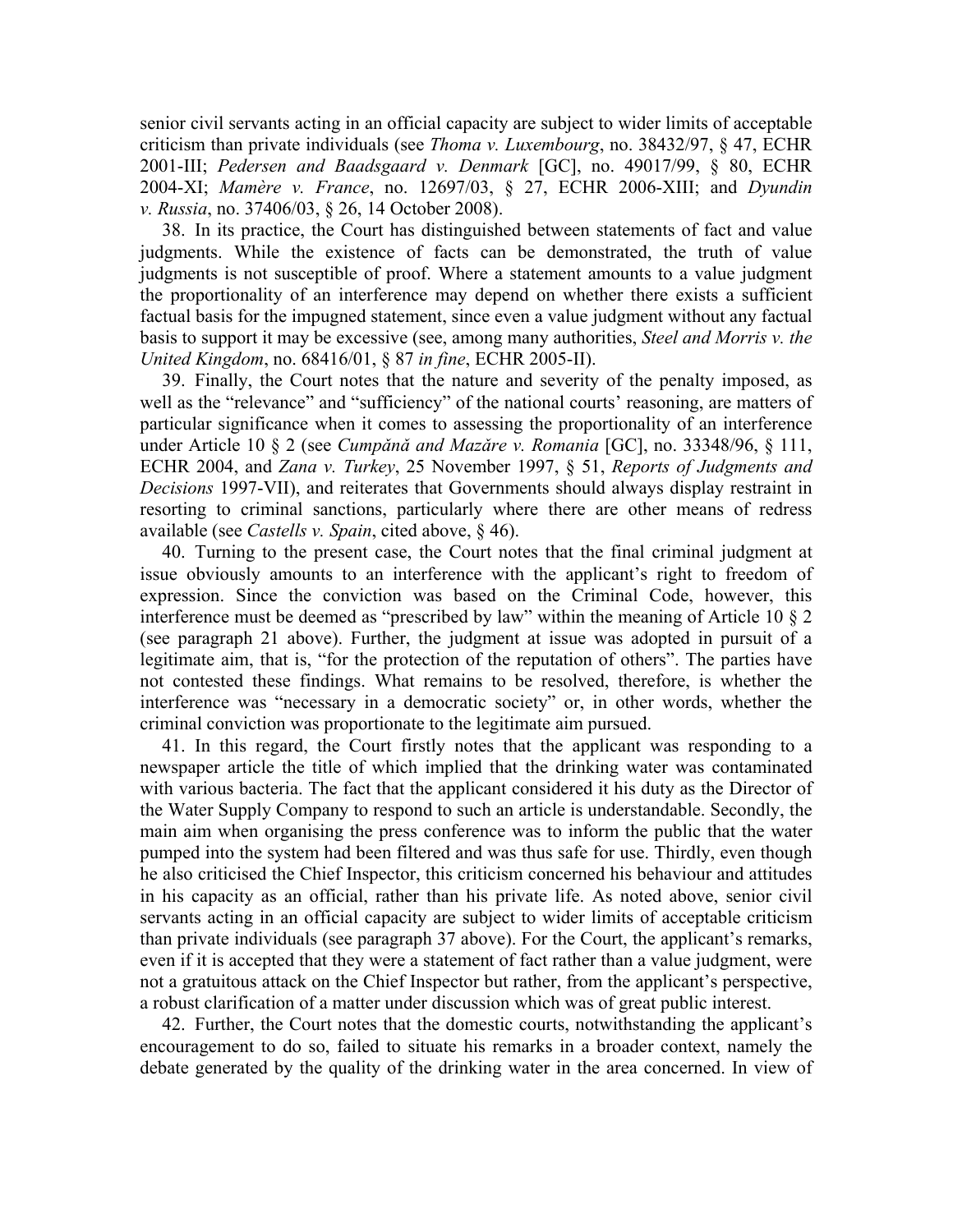this rather restricted approach to the matter, it can scarcely be said that the reasons given by the domestic courts can be considered relevant and sufficient.

43. Lastly, the Court recalls that while the use of criminal-law sanctions in defamation cases is not in itself disproportionate (see *Radio France and Others v. France*, no. 53984/00, § 40, ECHR 2004-II; *Lindon, Otchakovsky-Laurens and July v. France* [GC], nos. 21279/02 and 36448/02, § 59, ECHR 2007-XI; *Długołęcki v. Poland*, no. 23806/03, § 47, 24 February 2009; and *Saaristo and Others v. Finland*, no. 184/06, § 69 *in limine*, 12 October 2010), the nature and severity of the penalties imposed are factors to be taken into account (see, *mutatis mutandis*, *Cumpǎnǎ and Mazǎre*, cited above, § 111). In this regard, the Court also recalls the Resolution of the Council of Europe, which was adopted in the meantime, calling on the member States which still provide for prison sentences for defamation, even if they are not actually imposed, to abolish them without delay (see paragraph 25 above). In the present case, the Court notes with concern that the applicant was given a suspended sentence, which could, under certain circumstances, have been transformed into a prison sentence (see paragraphs 12 and 22, in particular section 54 quoted therein).

44. In view of the above, especially bearing in mind the seriousness of the criminal sanction involved, and reaffirming its long-standing practice that there is little scope under Article 10 § 2 of the Convention for restrictions on the debate of questions of public interest (see *Nilsen and Johnsen v. Norway* [GC], no. 23118/93, § 46, ECHR 1999-VIII), the Court finds that the interference in question was not necessary in a democratic society. Accordingly, there has been a violation of Article 10 of the Convention.

## II. APPLICATION OF ARTICLE 41 OF THE CONVENTION

#### 45. Article 41 of the Convention provides:

"If the Court finds that there has been a violation of the Convention or the Protocols thereto, and if the internal law of the High Contracting Party concerned allows only partial reparation to be made, the Court shall, if necessary, afford just satisfaction to the injured party."

46. The applicant claimed damages and costs and expenses in the total amount of 100,000 euros (EUR) after the expiry of the time-limit for submitting Article 41 claims.

47. The Government contested the applicant's claim as belated, unsubstantiated, inappropriately high and not in line with the Court's case-law.

48. The Court notes that the applicant's just satisfaction claim was submitted on 8 December 2010, a month after the expiry of the original deadline on 8 November 2010. The Court further notes that the applicant has advanced no justified reasons for having failed to comply with the requirements of Rule 60  $\S$  2 of the Rules of the Court. In these circumstances the Court considers that his claim should be dismissed.